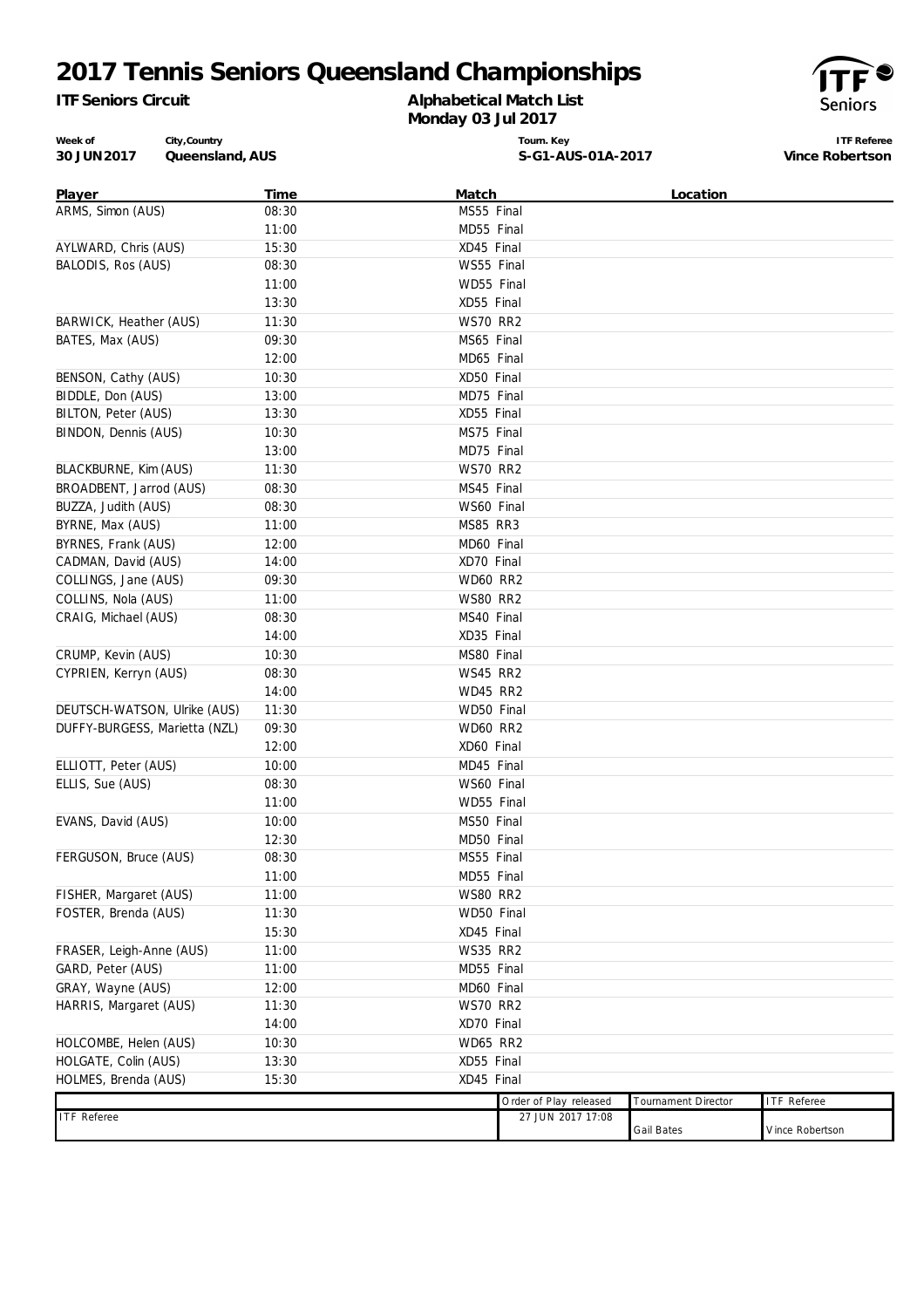# **2017 Tennis Seniors Queensland Championships**

*ITF Seniors Circuit*

### **Alphabetical Match List Monday 03 Jul 2017**



**Week of 30 JUN2017 Queensland, AUS City,Country**

**Tourn. Key S-G1-AUS-01A-2017**

**ITF Referee Vince Robertson**

| Player                  | <b>Time</b> | <b>Match</b>            |                        | Location                   |                    |
|-------------------------|-------------|-------------------------|------------------------|----------------------------|--------------------|
| HOOPER, Allen (AUS)     | 12:00       | MD65 Final              |                        |                            |                    |
| HOWES, Bob (AUS)        | 10:30       | MS75 Final              |                        |                            |                    |
| HOWES, Wanda (AUS)      | 08:30       | WS55 Final              |                        |                            |                    |
|                         | 11:00       | WD55 Final              |                        |                            |                    |
|                         | 13:30       | XD55 Final              |                        |                            |                    |
| HUGHES, Robert (AUS)    | 13:00       | MD75 Final              |                        |                            |                    |
| ILOTT, Matt (AUS)       | 10:00       | MS50 Final              |                        |                            |                    |
|                         | 12:30       | MD50 Final              |                        |                            |                    |
| IRELAND, Kym (AUS)      | 10:30       | XD50 Final              |                        |                            |                    |
|                         | 14:00       | <b>WD45 RR2</b>         |                        |                            |                    |
| JENKINS, Peter (AUS)    | 12:00       | MD65 Final              |                        |                            |                    |
| JOHNS, Brad (AUS)       | 10:00       | MD45 Final              |                        |                            |                    |
| JOSEPH, Graham (AUS)    | 12:00       | XD60 Final              |                        |                            |                    |
| KING, Ian (AUS)         | 10:30       | MS80 Final              |                        |                            |                    |
| KLEVERLAAN, Paul (AUS)  | 12:30       | MD35 Final              |                        |                            |                    |
| LONERGAN, Kerry (AUS)   | 11:30       | WD50 Final              |                        |                            |                    |
| LONGRIDGE, Ben (AUS)    | 12:30       | MD35 Final              |                        |                            |                    |
| MANSFIELD, John (AUS)   | 13:00       | $\overline{MD75}$ Final |                        |                            |                    |
| MARTIN, Angus (AUS)     | 10:00       | MD45 Final              |                        |                            |                    |
|                         | 12:30       | MD40 Final              |                        |                            |                    |
| MCLELLAN, Terry (AUS)   | 09:30       | MS70 Final              |                        |                            |                    |
|                         | 12:00       | MD70 Final              |                        |                            |                    |
| MYERS, Stephen (AUS)    | 09:30       | MS60 Final              |                        |                            |                    |
|                         | 12:00       | MD60 Final              |                        |                            |                    |
| O'BRIEN, John (AUS)     | 11:00       | <b>MS85 RR3</b>         |                        |                            |                    |
| OGDEN, Sharon (AUS)     | 11:30       | WD35 Final              |                        |                            |                    |
|                         | 14:00       | XD35 Final              |                        |                            |                    |
| ORMES, Sakiko (JPN)     | 08:30       | WS40 Final              |                        |                            |                    |
|                         | 11:30       | WD35 Final              |                        |                            |                    |
| OWEN, Stuart (AUS)      | 12:00       | XD60 Final              |                        |                            |                    |
| PACKHAM, Stephen (AUS)  | 09:30       | MS60 Final              |                        |                            |                    |
|                         | 12:00       | MD60 Final              |                        |                            |                    |
| PEARCE, Karen (AUS)     | 08:30       | WS45 RR2                |                        |                            |                    |
|                         | 14:00       | WD45 RR2                |                        |                            |                    |
| PERLIC, Vicki (AUS)     | 12:00       | XD60 Final              |                        |                            |                    |
| PHILP, Glen (AUS)       | 08:30       | MS45 Final              |                        |                            |                    |
| PIKE, Jay (AUS)         | 12:30       | MD50 Final              |                        |                            |                    |
| PRATT, Julie (AUS)      | 11:30       | <b>WS70 RR2</b>         |                        |                            |                    |
|                         | 14:00       | XD70 Final              |                        |                            |                    |
| PURCELL, Eliza (AUS)    | 11:00       | <b>WS35 RR2</b>         |                        |                            |                    |
| PYNE, Michael (AUS)     | 12:00       | MD70 Final              |                        |                            |                    |
| RHEINBERGER, John (AUS) | 09:30       | MS70 Final              |                        |                            |                    |
|                         | 14:00       | XD70 Final              |                        |                            |                    |
| ROBERTS, Linda (AUS)    | 11:30       | WD50 Final              |                        |                            |                    |
|                         | 14:00       | WD45 RR2                |                        |                            |                    |
| RODINS, Judith (AUS)    | 10:30       | <b>WD65 RR2</b>         |                        |                            |                    |
|                         | 13:00       | XD65 Final              |                        |                            |                    |
| RODWELL, Neville (AUS)  | 12:00       | MD65 Final              |                        |                            |                    |
|                         |             |                         | Order of Play released | <b>Tournament Director</b> | <b>ITF Referee</b> |
| <b>ITF Referee</b>      |             |                         | 27 JUN 2017 17:08      |                            |                    |
|                         |             |                         |                        | <b>Gail Bates</b>          | Vince Robertson    |